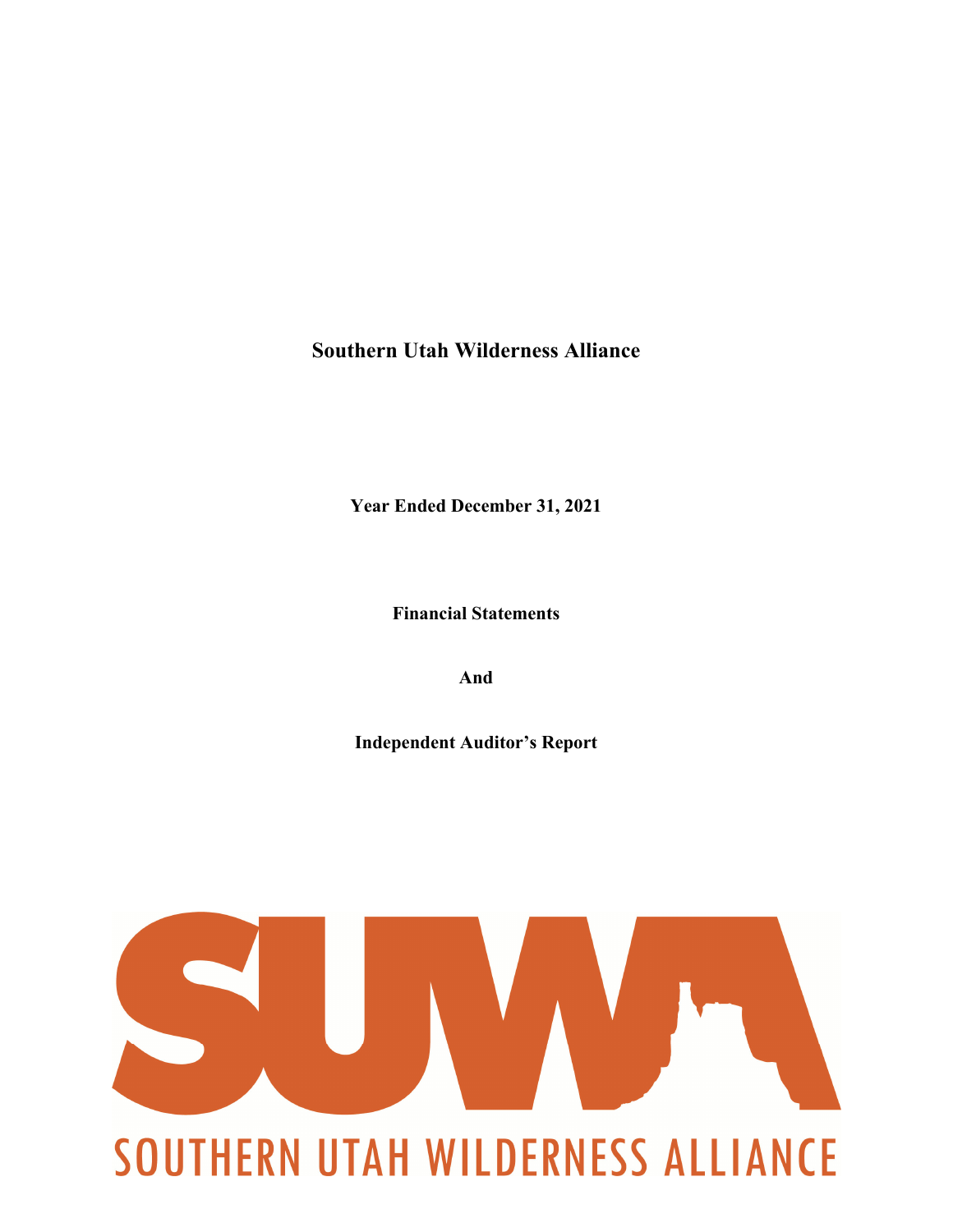# **Table of Contents**

| Independent Auditor's Report            |                |
|-----------------------------------------|----------------|
| <b>Financial Statements</b>             |                |
| <b>Statement of Financial Position</b>  | 3              |
| <b>Statement of Activities</b>          | $\overline{4}$ |
| <b>Statement of Functional Expenses</b> | 5              |
| Statement of Cash Flows                 | 6              |
| Notes to Financial Statements           | 7              |
|                                         |                |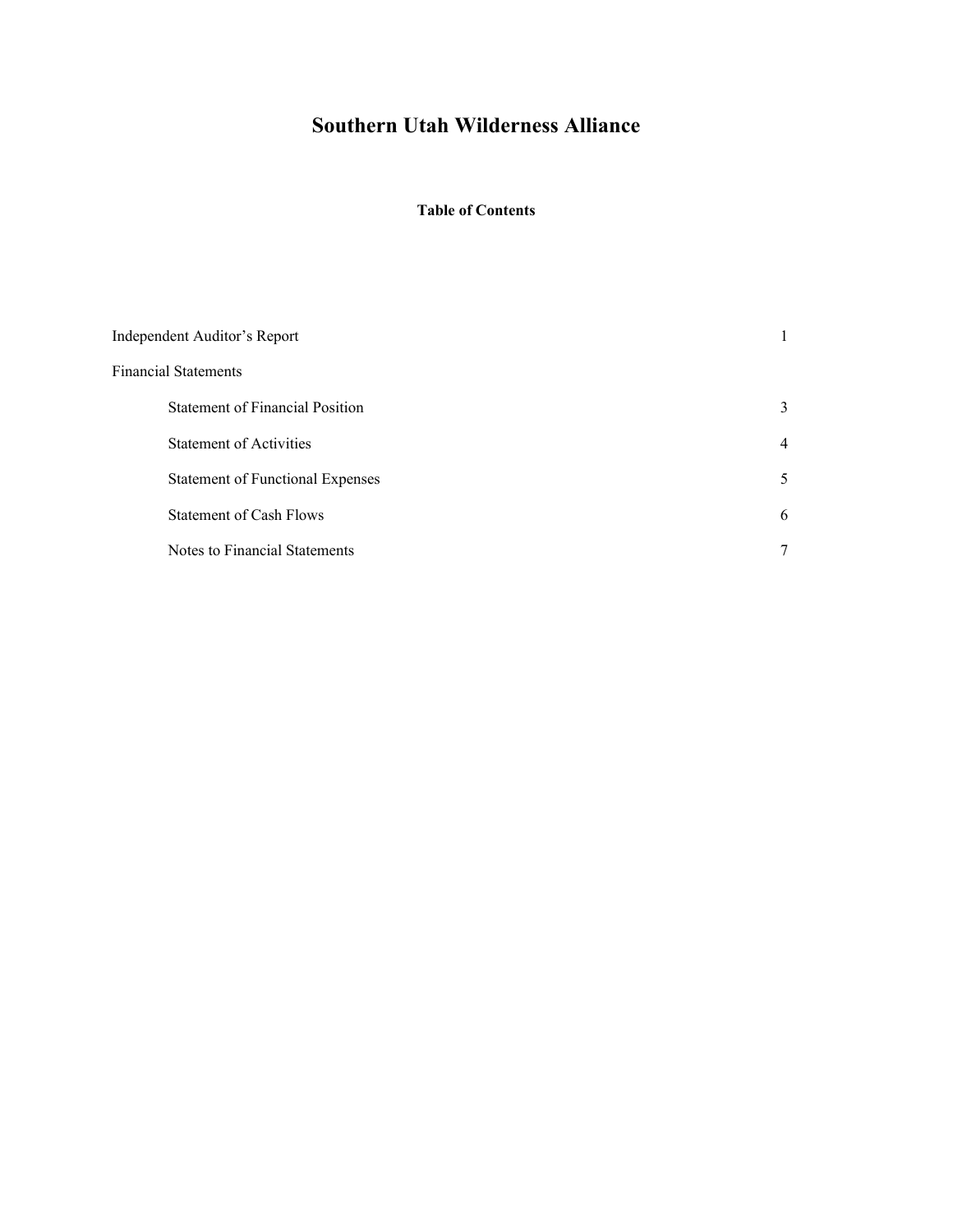

### **INDEPENDENT AUDITOR'S REPORT**

To the Board of Directors Southern Utah Wilderness Alliance Salt Lake City, Utah

#### *Opinion*

We have audited the accompanying financial statements of Southern Utah Wilderness Alliance (a nonprofit organization), which comprise the statement of financial position as of December 31, 2021, and the related statements of activities, functional expenses, and cash flows for the year then ended, and the related notes to the financial statements.

In our opinion, the financial statements referred to above present fairly, in all material respects, the financial position of Southern Utah Wilderness Alliance as of December 31, 2021, and the changes in its net assets and its cash flows for the year then ended in accordance with accounting principles generally accepted in the United States of America.

#### *Basis for Opinion*

We conducted our audit in accordance with auditing standards generally accepted in the United States of America. Our responsibilities under those standards are further described in the Auditor's Responsibilities for the Audit of the Financial Statements section of our report. We are required to be independent of Southern Utah Wilderness Alliance and to meet our other ethical responsibilities in accordance with the relevant ethical requirements relating to our audit. We believe that the audit evidence we have obtained is sufficient and appropriate to provide a basis for our audit opinion.

#### *Responsibilities of Management for the Financial Statements*

Management is responsible for the preparation and fair presentation of these financial statements in accordance with accounting principles generally accepted in the United States of America, and for the design, implementation, and maintenance of internal control relevant to the preparation and fair presentation of the financial statements that are free from material misstatement, whether due to fraud or error.

In preparing the financial statements, management is required to evaluate whether there are conditions or events, considered in the aggregate, that raise substantial doubt about Southern Utah Wilderness Alliance's ability to continue as a going concern within one year after the date that the financial statements are available to be issued.

#### *Auditor's Responsibilities for the Audit of the Financial Statements*

Our objectives are to obtain reasonable assurance about whether the financial statements as a whole are free from material misstatement, whether due to fraud or error, and to issue an auditor's report that includes our opinion. Reasonable assurance is a high level of assurance but is not absolute assurance and therefore is not a guarantee that an audit conducted in accordance with generally accepted auditing standards will always detect a material misstatement when it exists. The risk of not detecting a material misstatement resulting from fraud is higher than for one resulting from error, as fraud may involve collusion, forgery, intentional omissions, misrepresentations, or the override of internal control. Misstatements, including omissions, are considered material if there is a substantial likelihood that, individually or in the aggregate, they would influence the judgment made by a reasonable user based on the financial statements.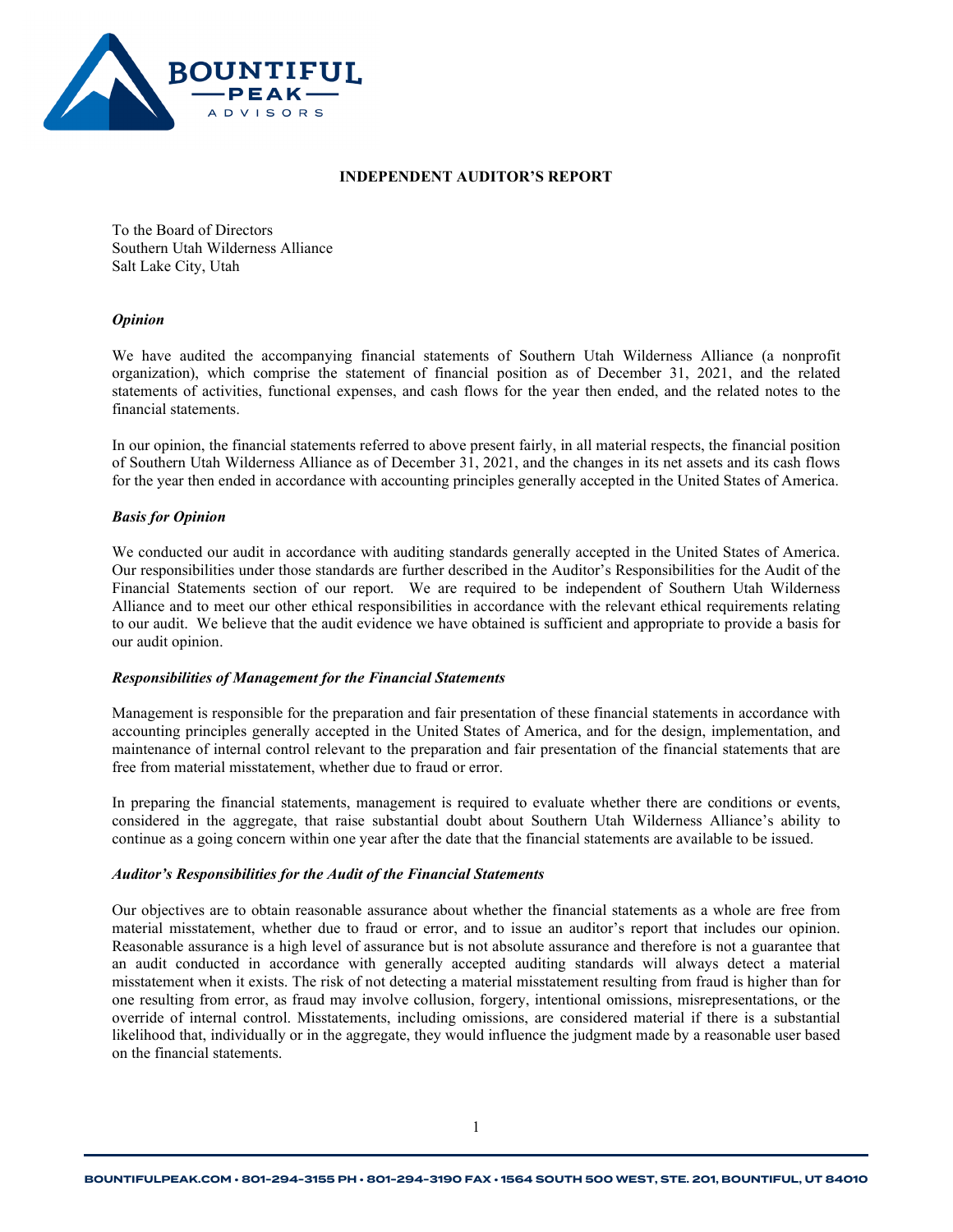In performing an audit in accordance with generally accepted auditing standards, we:

- Exercise professional judgment and maintain professional skepticism throughout the audit.
- Identify and assess the risks of material misstatement of the financial statements, whether due to fraud or error, and design and perform audit procedures responsive to those risks. Such procedures include examining, on a test basis, evidence regarding the amounts and disclosures in the financial statements.
- Obtain an understanding of internal control relevant to the audit in order to design audit procedures that are appropriate in the circumstances, but not for the purpose of expressing an opinion on the effectiveness of Southern Utah Wilderness Alliance's internal control. Accordingly, no such opinion is expressed.
- Evaluate the appropriateness of accounting policies used and the reasonableness of significant accounting estimates made by management, as well as evaluate the overall presentation of the financial statements.
- Conclude whether, in our judgment, there are conditions or events, considered in the aggregate, that raise substantial doubt about Southern Utah Wilderness Alliance's ability to continue as a going concern for a reasonable period of time.

We are required to communicate with those charged with governance regarding, among other matters, the planned scope and timing of the audit, significant audit findings, and certain internal control related matters that we identified during the audit.

### *Report on Summarized Comparative Information*

We have previously audited Southern Utah Wilderness Alliance's December 31, 2020 financial statements, and our report dated June 11, 2021, expressed an unmodified opinion on those audited financial statements. In our opinion, the summarized comparative information presented herein as of and for the year ended December 31, 2020, is consistent, in all material respects, with the audited financial statements from which it has been derived.

Bountiful Peak Advisors

Bountiful, Utah May 25, 2022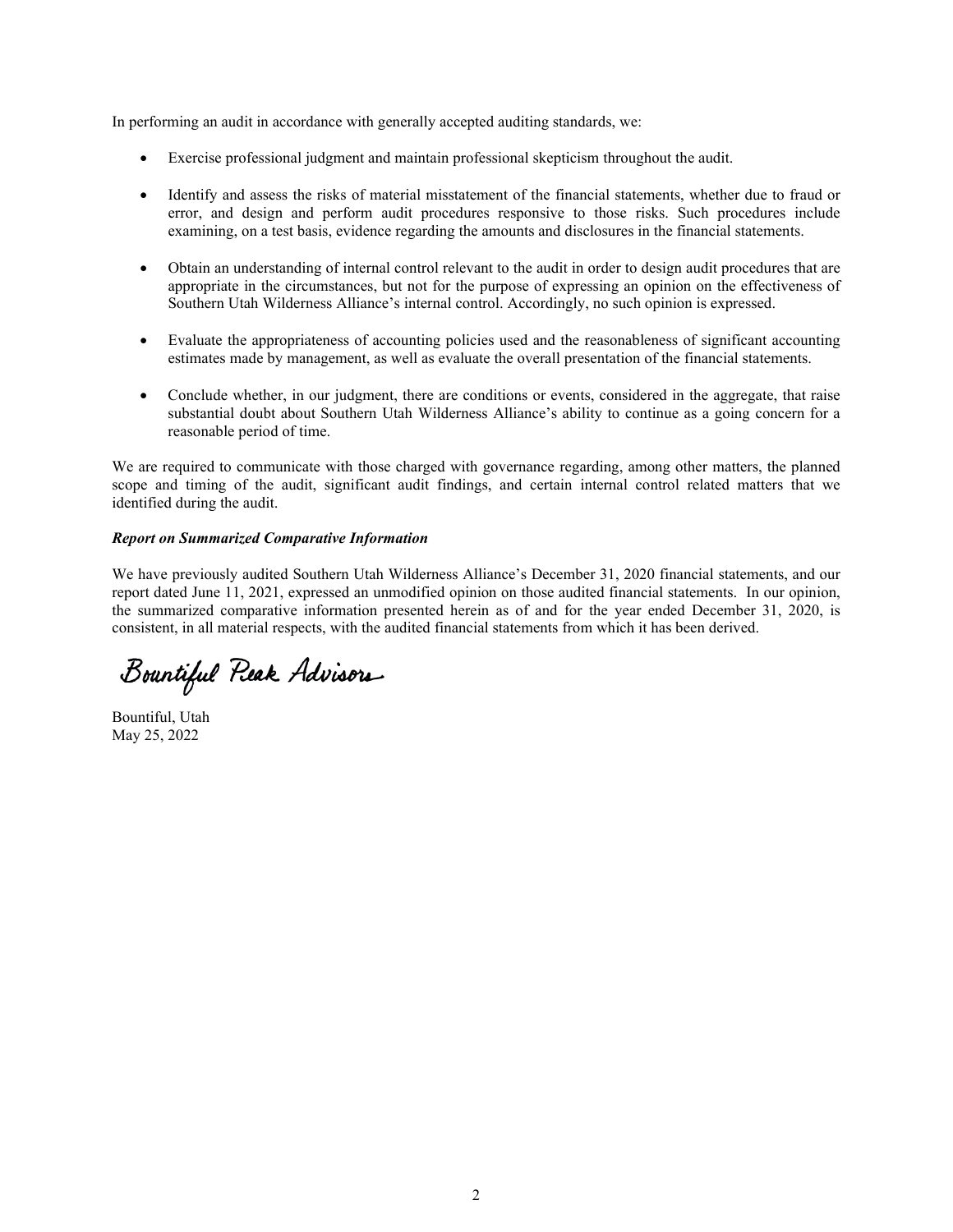# **Statement of Financial Position December 31, 2021**

**With Comparative Totals For December 31, 2020**

|                                        | 12/31/2021       | 12/31/2020       |
|----------------------------------------|------------------|------------------|
| <b>ASSETS</b>                          |                  |                  |
| Current assets                         |                  |                  |
| Cash and cash equivalents              | \$<br>2,620,852  | 3,015,278<br>\$  |
| Accounts receivable                    |                  | 239              |
| Investments, at fair value             | 21,451,616       | 15,825,408       |
| Prepaid expenses                       | 74,197           | 50,444           |
| Total current assets                   | 24,146,665       | 18,891,369       |
| Fixed assets, at cost                  |                  |                  |
| Building and improvements              | 1,259,752        | 1,259,752        |
| Equipment                              | 76,205           | 87,000           |
| Database                               | 24,618           | 24,618           |
| Vehicle                                |                  | 93,674           |
| Furniture                              | 111,446          |                  |
|                                        | 88,456           | 88,456           |
| Total fixed assets                     | 1,560,477        | 1,553,500        |
| Less: accumulated depreciation         | (760, 844)       | (721, 824)       |
| Net fixed assets                       | 799,633          | 831,676          |
| Other assets                           |                  |                  |
| Investments, at fair value             | 357,678          | 357,678          |
|                                        |                  |                  |
| Total other assets                     | 357,678          | 357,678          |
| Total assets                           | \$<br>25,303,976 | 20,080,723<br>\$ |
| <b>LIABILITIES AND NET ASSETS</b>      |                  |                  |
| Current liabilities                    |                  |                  |
| Accounts payable                       | \$<br>-          | \$<br>175        |
| Accrued liabilities                    |                  | 46               |
| Current portion of long-term debt      |                  | 211,147          |
| Total current liabilities              |                  | 211,368          |
|                                        |                  |                  |
| Long-term debt, net of current portion |                  | 213,268          |
| Total liabilities                      |                  | 424,636          |
| Net assets                             |                  |                  |
| Without donor restrictions             | 24,946,298       | 19,298,409       |
| With donor restrictions                | 357,678          | 357,678          |
| Total net assets                       | 25,303,976       | 19,656,087       |
|                                        |                  |                  |
| Total liabilities and net assets       | \$ 25,303,976    | \$ 20,080,723    |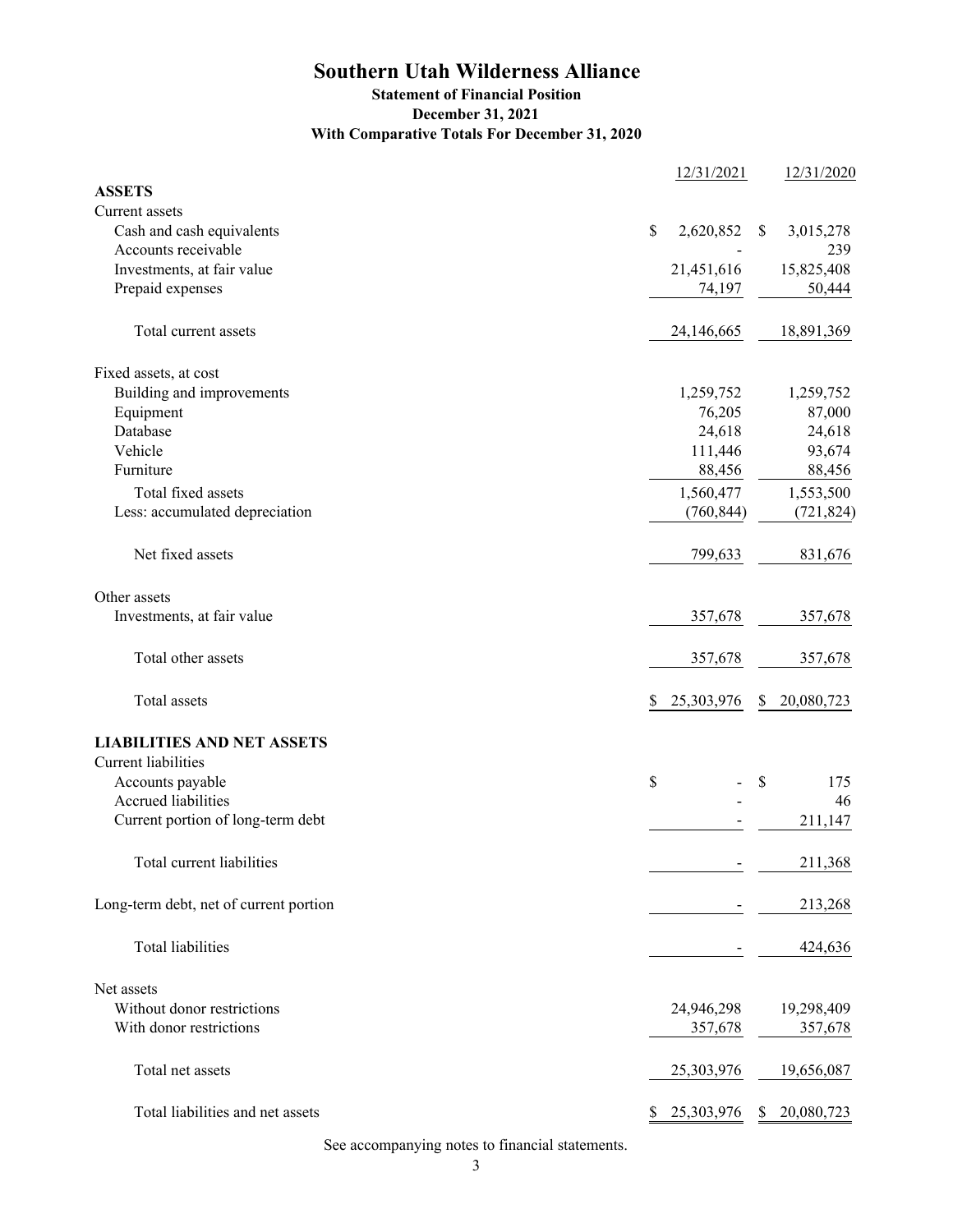# **Statement of Activities Year Ended December 31, 2021**

# **With Comparative Totals For The Year Ended December 31, 2020**

|                                 | 12/31/2021                           |            |                            |         |    |            |              |                     |
|---------------------------------|--------------------------------------|------------|----------------------------|---------|----|------------|--------------|---------------------|
|                                 | <b>Without Donor</b><br>Restrictions |            | With Donor<br>Restrictions |         |    | Total      |              | 12/31/2020<br>Total |
| <b>REVENUES AND SUPPORT</b>     |                                      |            |                            |         |    |            |              |                     |
| Individual donations            | \$                                   | 2,663,687  | $\mathcal{S}$              |         | \$ | 2,663,687  | $\mathbb{S}$ | 1,686,554           |
| Membership renewals             |                                      | 2,101,830  |                            |         |    | 2,101,830  |              | 1,838,067           |
| Legacies and bequests           |                                      | 1,953,554  |                            |         |    | 1,953,554  |              | 1,097,116           |
| Unrealized gains on investments |                                      | 904,590    |                            |         |    | 904,590    |              | 1,457,948           |
| Interest and dividends          |                                      | 696,762    |                            |         |    | 696,762    |              | 427,861             |
| Grants                          |                                      | 682,415    |                            |         |    | 682,415    |              | 114,858             |
| Gain on sales of investments    |                                      | 407,666    |                            |         |    | 407,666    |              | 293,242             |
| Other revenue                   |                                      | 250,532    |                            |         |    | 250,532    |              | 10,218              |
| New memberships                 |                                      | 118,728    |                            |         |    | 118,728    |              | 108,599             |
| Gain / (loss) on sale of assets |                                      | (789)      |                            |         |    | (789)      |              | 1,500               |
| Total revenues and support      |                                      | 9,778,975  |                            |         |    | 9,778,975  |              | 7,035,963           |
| <b>EXPENSES</b>                 |                                      |            |                            |         |    |            |              |                     |
| Program services                |                                      | 3,554,419  |                            |         |    | 3,554,419  |              | 3,388,618           |
| Management and general          |                                      | 279,718    |                            |         |    | 279,718    |              | 250,685             |
| Fundraising                     |                                      | 296,949    |                            |         |    | 296,949    |              | 249,317             |
| Total expenses                  |                                      | 4,131,086  |                            |         |    | 4,131,086  |              | 3,888,620           |
| Change in net assets            |                                      | 5,647,889  |                            |         |    | 5,647,889  |              | 3,147,343           |
| Net assets, beginning of year   |                                      | 19,298,409 |                            | 357,678 |    | 19,656,087 |              | 16,508,744          |
| Net assets, end of year         |                                      | 24,946,298 | \$                         | 357,678 | S  | 25,303,976 | S            | 19,656,087          |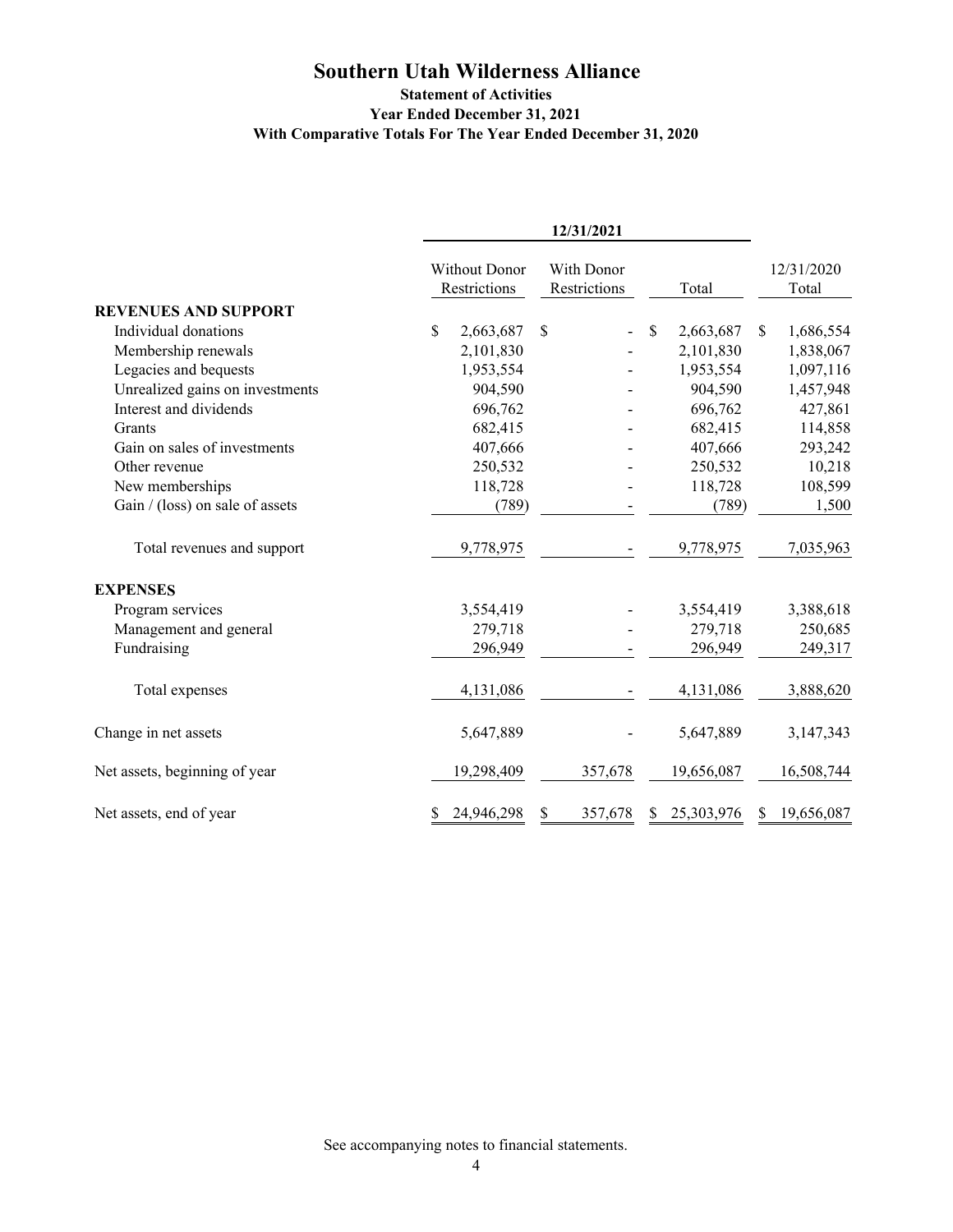#### **Statement of Functional Expenses Year Ended December 31, 2021 With Comparative Totals For The Year Ended December 31, 2020**

|                              |    |                  |    |                          |      |         |    |            |            | 12/31/2021 |   |                       |    |             |               |             |               |           |               |           |
|------------------------------|----|------------------|----|--------------------------|------|---------|----|------------|------------|------------|---|-----------------------|----|-------------|---------------|-------------|---------------|-----------|---------------|-----------|
|                              |    | Program Services |    |                          |      |         |    |            |            |            |   | Supporting Activities |    |             |               |             |               |           |               |           |
|                              |    |                  |    |                          |      |         |    |            | Management |            |   |                       |    | 12/31/2021  | 12/31/2020    |             |               |           |               |           |
|                              |    | Energy           |    | <b>ORV</b>               |      | RS2477  |    | <b>RMP</b> |            | Wilderness |   | Total                 |    | and General |               | Fundraising |               | Total     |               | Total     |
| Employee compensation        | S  | 83,622           | -S | 112,298                  | - \$ | 306,050 | -S | 84,585     |            | 1,584,710  |   | 2,171,265             |    | 117,841     | <sup>\$</sup> | 120,733     | <sup>\$</sup> | 2,409,839 | <sup>\$</sup> | 2,240,766 |
| Grants                       |    |                  |    |                          |      |         |    |            |            | 430,360    |   | 430,360               |    |             |               |             |               | 430,360   |               | 361,500   |
| Membership services          |    | 28,676           |    | 35,316                   |      | 31,469  |    | 32,710     |            | 161,543    |   | 289,714               |    | 5,733       |               | 154,934     |               | 450,381   |               | 349,284   |
| Legal and professional       |    | 12,436           |    |                          |      | 54,918  |    | 603        |            | 43,621     |   | 111,578               |    |             |               |             |               | 111,578   |               | 266,716   |
| Technology                   |    | 10,076           |    | 10,494                   |      | 13,313  |    | 10,090     |            | 31,920     |   | 75,893                |    | 4,873       |               | 8,325       |               | 89,091    |               | 79,854    |
| Rent                         |    | 2,965            |    | 3,982                    |      | 10,854  |    | 3,000      |            | 56,199     |   | 77,000                |    | 4,179       |               | 4,282       |               | 85,461    |               | 82,788    |
| Public education costs       |    |                  |    |                          |      | 5,060   |    |            |            | 69,550     |   | 74,610                |    |             |               |             |               | 74,610    |               | 17,075    |
| Investment fees              |    |                  |    |                          |      |         |    |            |            |            |   |                       |    | 65,164      |               |             |               | 65,164    |               | 48,234    |
| Grassroots organizing        |    |                  |    | $\overline{\phantom{a}}$ |      |         |    |            |            | 78,196     |   | 78,196                |    |             |               |             |               | 78,196    |               | 68,635    |
| Supplies                     |    | 337              |    | 454                      |      | 1,237   |    | 342        |            | 37,076     |   | 39,446                |    | 476         |               | 488         |               | 40,410    |               | 43,445    |
| Bank and credit card charges |    |                  |    |                          |      |         |    |            |            |            |   |                       |    | 35,602      |               |             |               | 35,602    |               | 33,874    |
| Accounting and audit         |    |                  |    |                          |      |         |    |            |            |            |   |                       |    | 34,654      |               |             |               | 34,654    |               | 33,208    |
| Travel                       |    | 25               |    |                          |      | 1,034   |    | 1,221      |            | 30,293     |   | 32,573                |    |             |               |             |               | 32,573    |               | 49,119    |
| Insurance                    |    | 1,103            |    | 1,480                    |      | 4,035   |    | 1,115      |            | 20,890     |   | 28,623                |    | 1,553       |               | 1,592       |               | 31,768    |               | 34,684    |
| Repairs and maintenance      |    | 1,091            |    | 1,465                    |      | 3,994   |    | 1,104      |            | 20,679     |   | 28,333                |    | 1,538       |               | 1,575       |               | 31,446    |               | 40,449    |
| Copies and postage           |    | 763              |    | 730                      |      | 1,988   |    | 692        |            | 11,625     |   | 15,798                |    | 765         |               | 784         |               | 17,347    |               | 14,758    |
| Telephone                    |    | 594              |    | 798                      |      | 2,173   |    | 601        |            | 11,253     |   | 15,419                |    | 837         |               | 857         |               | 17,113    |               | 17,180    |
| Training and staff support   |    | 2,357            |    | 2,358                    |      | 2,357   |    | 2,358      |            | 2,358      |   | 11,788                |    |             |               |             |               | 11,788    |               | 17,296    |
| Office expenses              |    | 755              |    | 386                      |      | 1,053   |    | 291        |            | 5,452      |   | 7,937                 |    | 3,332       |               | 131         |               | 11,400    |               | 10,159    |
| Event costs                  |    | 953              |    | 954                      |      | 954     |    | 954        |            | 4,342      |   | 8,157                 |    |             |               |             |               | 8,157     |               | 14,602    |
| Utilities                    |    | 225              |    | 302                      |      | 823     |    | 228        |            | 4,263      |   | 5,841                 |    | 317         |               | 325         |               | 6,483     |               | 8,983     |
| Board expenses               |    | 48               |    | 47                       |      | 47      |    | 47         |            | 47         |   | 236                   |    | 51          |               | 51          |               | 338       |               | 1,409     |
| Total expenses before        |    |                  |    |                          |      |         |    |            |            |            |   |                       |    |             |               |             |               |           |               |           |
| depreciation                 |    | 146,026          |    | 171,064                  |      | 441,359 |    | 139,941    |            | 2,604,377  |   | 3,502,767             |    | 276,915     |               | 294,077     |               | 4,073,759 |               | 3,834,018 |
| Depreciation                 |    | 1,990            |    | 2,671                    |      | 7,281   |    | 2,012      |            | 37,698     |   | 51,652                |    | 2,803       |               | 2,872       |               | 57,327    |               | 54,602    |
| Total expenses               | \$ | 148,016          | -S | 173,735                  | -S   | 448,640 | -S | 141,953    |            | 2,642,075  | S | 3.554.419             | -S | 279,718     | <sup>\$</sup> | 296,949     | S             | 4,131,086 | S             | 3,888,620 |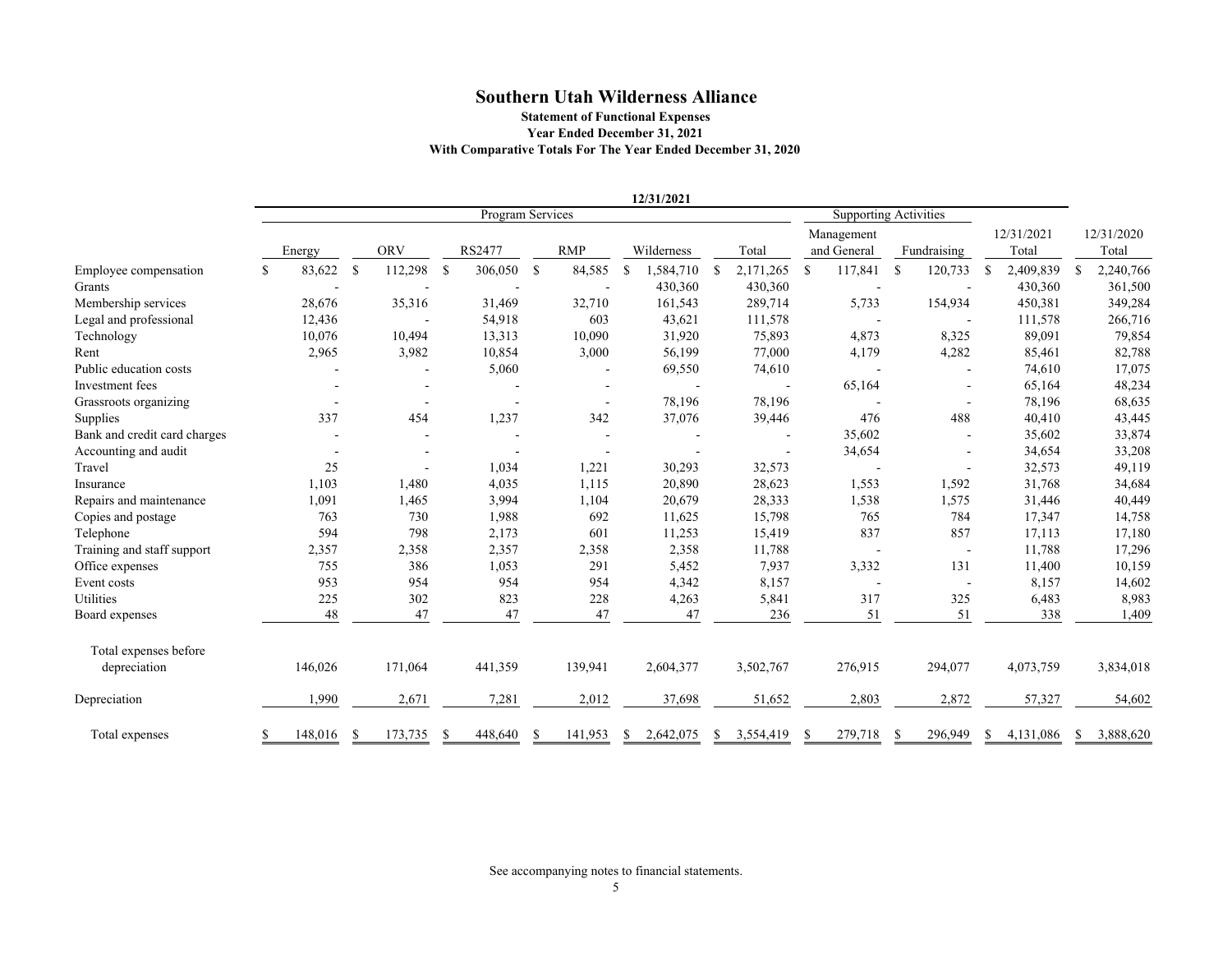# **Statement of Cash Flows Year Ended December 31, 2021**

# **With Comparative Totals For The Year Ended December 31, 2020**

|                                                           | 12/31/2021      |              | 12/31/2020  |
|-----------------------------------------------------------|-----------------|--------------|-------------|
| <b>CASH FLOWS FROM OPERATING ACTIVITIES</b>               |                 |              |             |
| Change in net assets                                      | \$<br>5,647,889 | $\mathbb{S}$ | 3,147,343   |
| Adjustments to reconcile change in net assets to net cash |                 |              |             |
| provided by operating activities:                         |                 |              |             |
| Depreciation                                              | 57,327          |              | 54,602      |
| Unrealized gains on investments                           | (904, 590)      |              | (1,457,948) |
| Realized gains on sales of investments                    | (407, 666)      |              | (293, 242)  |
| Donated securities                                        | (587,313)       |              | (153, 419)  |
| (Gain) / loss on sale of assets                           | 789             |              | (1,500)     |
| PPP loan forgiveness                                      | (424, 415)      |              |             |
| Changes in current assets and liabilities:                |                 |              |             |
| Accounts receivable                                       | 239             |              | (162)       |
| Prepaid expenses                                          | (23,753)        |              | 8,188       |
| Accounts payable                                          | (175)           |              | 175         |
| <b>Accrued liabilities</b>                                | (46)            |              | (44)        |
| Net cash provided by operating activities                 | 3,358,286       |              | 1,303,993   |
| <b>CASH FLOWS FROM INVESTING ACTIVITIES</b>               |                 |              |             |
| Purchases of fixed assets                                 | (27,073)        |              | (55,345)    |
| Purchase of investments                                   | (11, 643, 769)  |              | (8,270,025) |
| Proceeds from sale of investments                         | 7,918,130       |              | 7,751,031   |
| Net cash used in investing activities                     | (3,752,712)     |              | (574, 339)  |
| <b>CASH FLOWS FROM FINANCING ACTIVITIES</b>               |                 |              |             |
| Proceeds from issuance of long-term debt                  |                 |              | 424,415     |
| Net cash provided by financing activities                 |                 |              | 424,415     |
| Net change in cash and cash equivalents                   | (394, 426)      |              | 1,154,069   |
| Cash and cash equivalents, beginning of year              | 3,015,278       |              | 1,861,209   |
| Cash and cash equivalents, end of year                    | \$<br>2,620,852 | S.           | 3,015,278   |
| SUPPLEMENTAL DISCLOSURE OF CASH FLOW INFORMATION          |                 |              |             |

| Cash paid for interest     | $\overline{\phantom{a}}$ | $\overline{\phantom{0}}$ |
|----------------------------|--------------------------|--------------------------|
|                            |                          |                          |
| Cash paid for income taxes | $\overline{\phantom{0}}$ | $\overline{\phantom{a}}$ |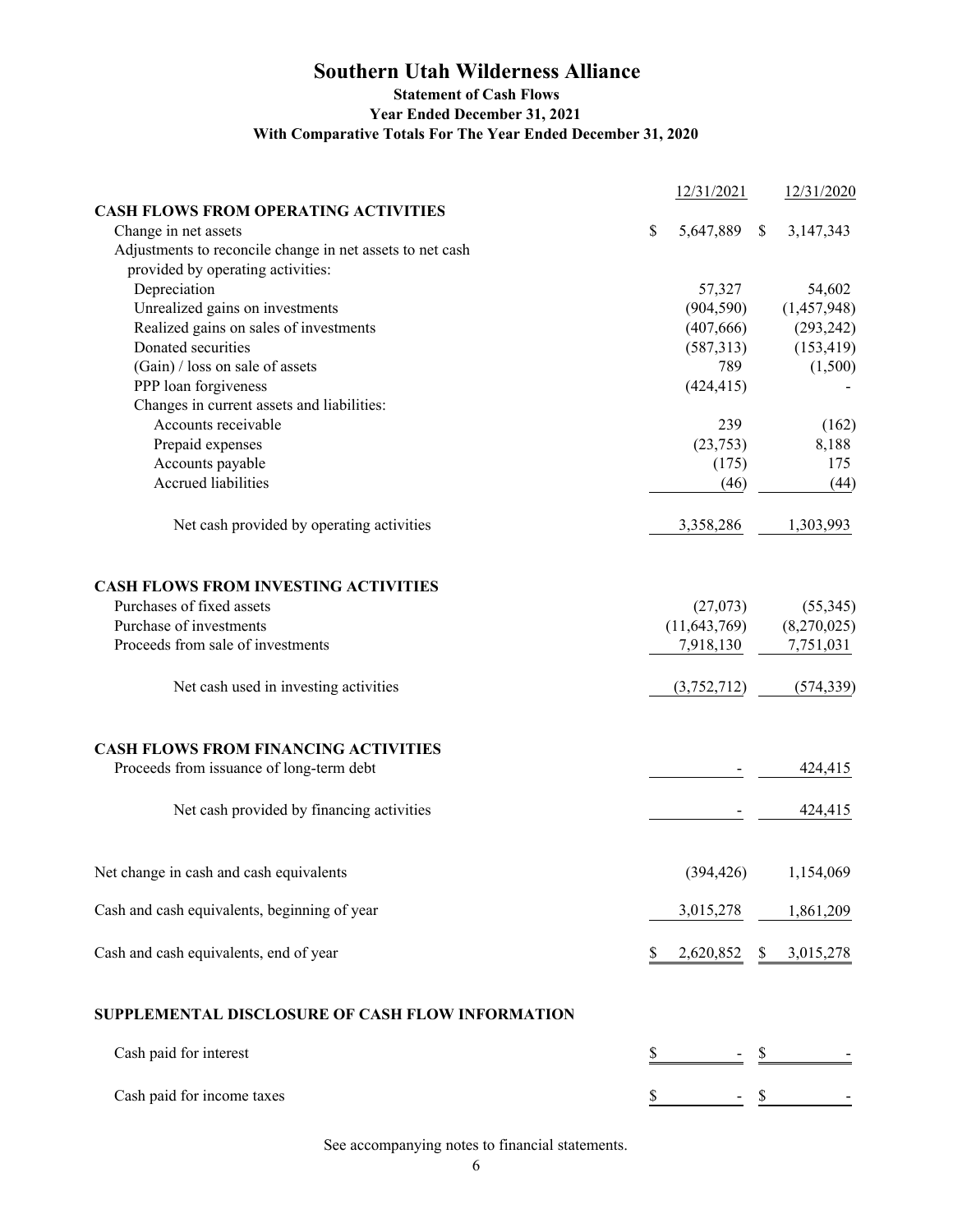# **Southern Utah Wilderness Alliance Notes to Financial Statements December 31, 2021**

#### **1. ORGANIZATION**

Southern Utah Wilderness Alliance (the "Organization") was incorporated under the laws of the State of Utah as a nonprofit corporation on December 12, 1983. The principal purpose of the Organization is the preservation and the management of the outstanding Southern Utah wild lands in their natural state. The Organization's major sources of revenue come from donations from the general public and nongovernmental grants.

# **2. SUMMARY OF SIGNIFICANT ACCOUNTING POLICIES**

The financial statements of the Association have been prepared on the accrual basis. The Association follows the provisions of Accounting Standards Codification (ASC) 958, Not-for-Profit Entities.

The significant accounting policies followed are described below to enhance the usefulness of the financial statements to the reader.

### Date of Management's Review

Subsequent events were evaluated through May 25, 2022, which is the date the financial statements were available to be issued. From their review, management has determined that there were no significant recognizable or unrecognizable subsequent events that were not properly disclosed.

#### Estimates in the Financial Statements

The preparation of financial statements in conformity with U.S. generally accepted accounting principles requires management to make estimates and assumptions that affect the reported amounts of assets and liabilities and disclosure of contingent assets and liabilities at the date of the financial statements and the reported amounts of revenues and expenses during the reporting period. Actual results may differ from those estimates.

#### Classes of Net Assets

Net assets, revenues and gains are classified based on the presence or absence of donor or grantor-imposed restrictions. Accordingly, net assets and changes therein are classified and reported as follows:

- a. *Net Assets Without Donor Restrictions* Net assets available for use in general operations and not subject to donor (or certain grantor) restrictions.
- b. *Net Assets With Donor Restrictions* Net assets subject to donor- (or certain grantor-) imposed restrictions. Some donor-imposed restrictions are temporary in nature, such as those that will be met by the passage of time or other events specified by the donor. Other donor-imposed restrictions are perpetual in nature, where the donor stipulates that resources be maintained in perpetuity. Donor-imposed restrictions are released when a restriction expires, that is, when the stipulated time has elapsed, when the stipulated purpose for which the resource was restricted has been fulfilled, or both.

We report contributions restricted by donors as increases in net assets without donor restrictions if the restrictions expire (that is, when a stipulated time restriction ends or purpose restriction is accomplished) in the reporting period in which the revenue is recognized. All other donor-restricted contributions are reported as increases in net assets with donor restrictions, depending on the nature of the restrictions. When a restriction expires, net assets with donor restrictions are reclassified to net assets without donor restrictions and reported in the statement of activities as net assets released from restrictions.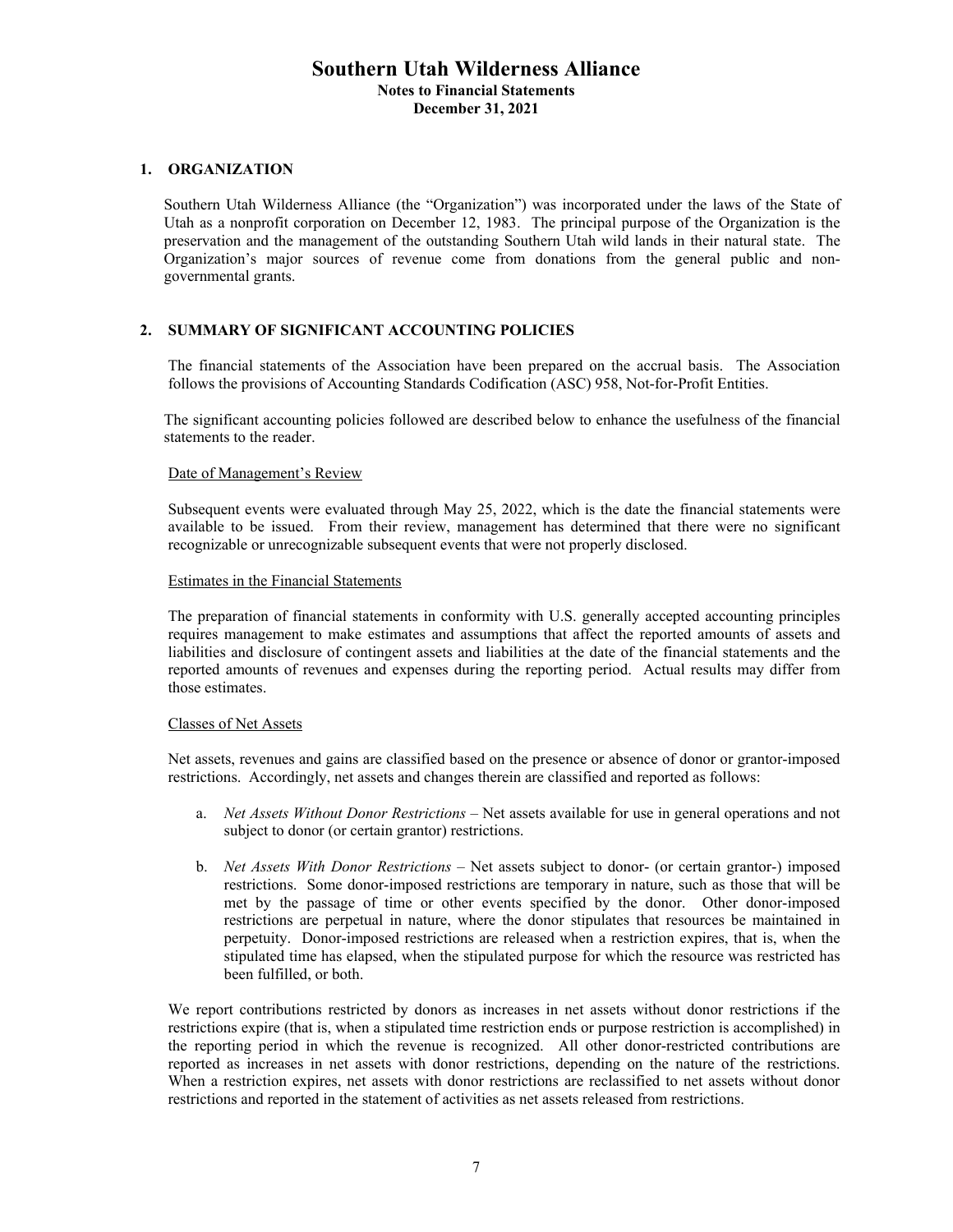### Cash and Cash Equivalents

For purposes of the statement of cash flows, cash equivalents include time deposits, certificates of deposit, and all highly liquid debt instruments with original maturities of three months or less.

#### Investments

Investment purchases are recorded at cost, or if donated, at fair value on the date of donation. Therefore, investments are reported at their fair values in the statement of financial position. Net investment return is reported in the statement of activities and consists of interest and dividend income, realized and unrealized capital gains and losses, less external and direct internal investment expenses.

#### Accounts Receivable

Accounts receivable are carried at their estimated collectible amounts. The Organization's accounts receivable are generally short-term in nature; thus, accounts receivable does not bear interest.

Accounts receivable are periodically evaluated for collectibility based on past credit history with customers and their current financial condition. An allowance for doubtful accounts has not been established because management believes that all accounts receivable will be fully collectible.

#### Fixed Assets

Fixed assets are recorded at acquisition cost, or if donated, at the fair market value at the date donated. The Organization capitalizes additions that exceed \$1,000. Minor repairs and maintenance that do not extend the useful lives of the assets are expended as incurred. Depreciation expense is provided on a straight-line basis over the estimated useful lives of the respective assets, which range from five to thirty-nine years. Depreciation expense for the year ended December 31, 2021 was \$57,327.

The Organization reviews long-lived assets for possible impairment whenever events or changes in circumstances indicate that the carrying amount may not be recoverable, as measured by a comparison of estimated future cash flows (undiscounted and without interest charges) to the carrying value of the asset. Assets held for sale are written down to their fair value, less cost to sell.

#### Impairment of Long-Lived Assets

The Organization evaluates its long-lived assets for any events or changes in circumstances which indicate that the carrying amounts of the assets may not be fully recoverable. The Organization evaluates the recoverability of long-lived assets by measuring the carrying amounts of the assets against the estimated undiscounted future cash flows associated with them. When future undiscounted cash flows of certain long-lived assets are not sufficient to recover the carrying amounts of the assets, the assets are adjusted to their fair values.

#### Contributions

Contributions are recognized when cash or an unconditional promise to give is received. Conditional promises to give are not recognized until the conditions on which they depend have been substantially met.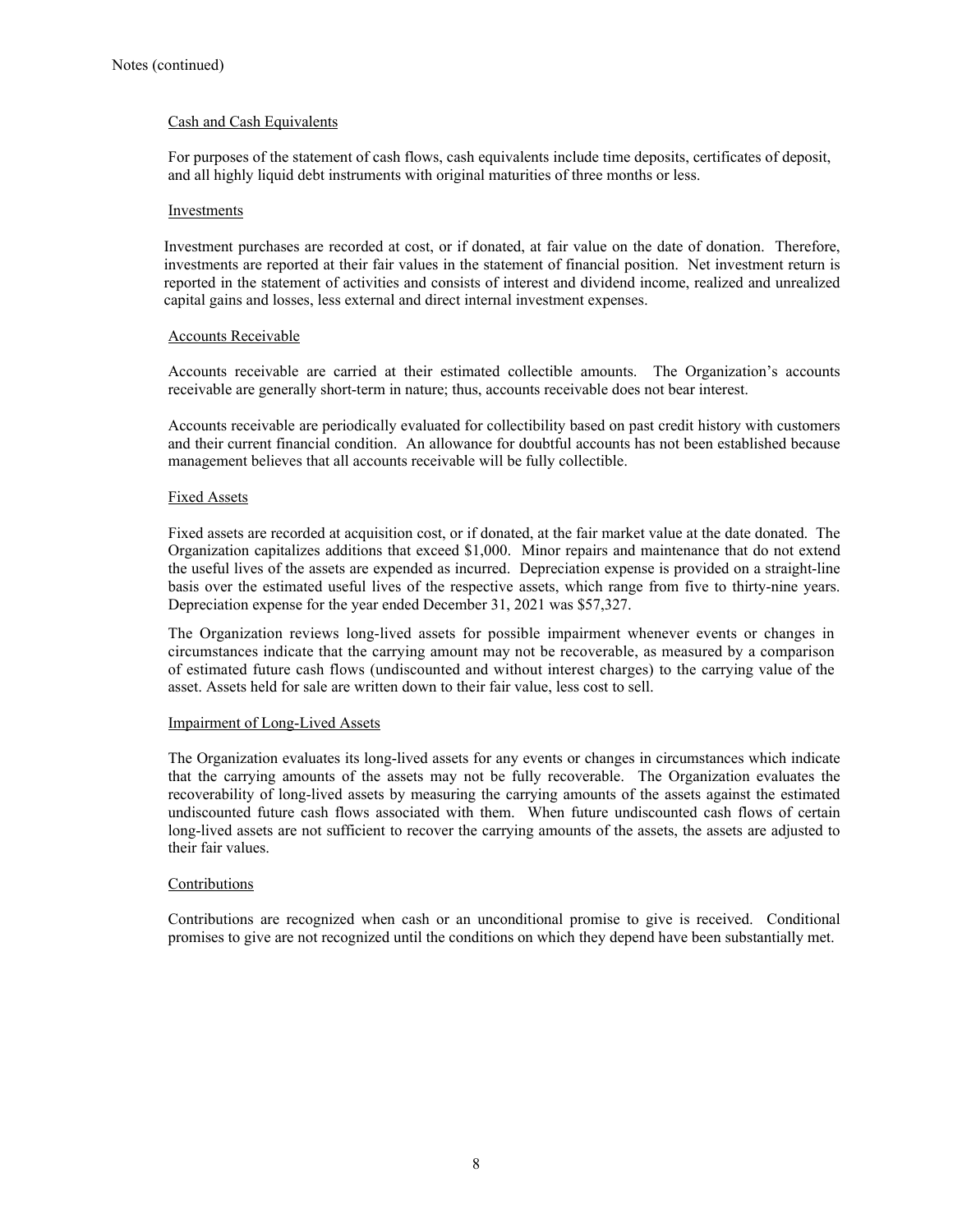# In-Kind Contributions

In-kind contributions are recorded as support at their estimated fair market value at the date of gift. These contributions are considered to be without donor restrictions unless restricted by the donor. Assets donated with donor-imposed restrictions regarding their use are considered net assets with donor restrictions until the asset is placed in service. In-kind donations consisted of donated investments and totaled \$587,313 for the year ended December 31, 2021.

In accordance with FASB ASC 958-605-25-16, *Contributed Services*, the Organization recognizes contributed services only if the services received (a) create or enhance nonfinancial assets or (b) require specialized skills, are provided by individuals possessing those skills, and would typically need to be purchased if not provided by donation. There were no services donated during the year ended December 31, 2021.

# Concentrations of Credit Risks

The Organization maintains its cash in bank deposit accounts, which at times, may exceed federally insured limits. At December 31, 2021, the Organization had bank deposits of \$993,112 that exceeded the FDIC insurance limit of \$250,000 per financial institution, and therefore were not insured. The Organization also holds cash and securities at investment firms. The cash and investments held at those firms are insured through the Securities Investor Protection Corporation (SIPC) up to \$500,000 per institution. The Organization had cash and securities in the amount of \$21,406,976 that exceeded the insurance limit. The Organization has not experienced any losses in such account and believes it is not exposed to any significant credit risk on cash and securities.

# Income taxes

The Organization has been recognized by the Internal Revenue Service (IRS) as exempt from federal income taxes under Section  $501(c)(3)$ , qualifying for the charitable contribution deduction under section  $170(b)(1)(A)(vi)$  and has been determined not to be a private foundation under Section 509(a). The Organization is annually required to file a Return of Organization Exempt from Income Tax (Form 990) and is subject to income tax on net income that is derived from business activities that are unrelated to their exempt purposes. Management has determined that the Organization is not subject to unrelated business income tax. Management believes that the Organization has appropriate support for any tax positions taken in its annual filing and does not have any uncertain tax positions that are material to the financial statements. The Organization's Forms 990 are no longer subject to tax examination for years before 2018.

# Functional Allocation of Expenses

The cost of providing programs and supporting services activities have been summarized on a functional basis in the statement of activities. The statement of functional expenses presents the natural classification detail of expenses by function. Accordingly, certain costs have been allocated among the programs and supporting services benefited. The financial statements report certain categories of expenses that are attributed to more than one program or supporting function. Therefore, expenses require allocation on a reasonable basis that is consistently applied. The expenses that are allocated include salaries, payroll taxes, employee benefits, professional fees, occupancy, and depreciation, which are allocated on the basis of estimated time and effort.

#### Fair Value of Financial Instruments

The Organization has a number of financial instruments, none of which are held for trading purposes. The Organization estimates that the fair value of all financial instruments at December 31, 2021, does not differ materially from the aggregate carrying values of its financial instruments recorded in the accompanying statement of financial position.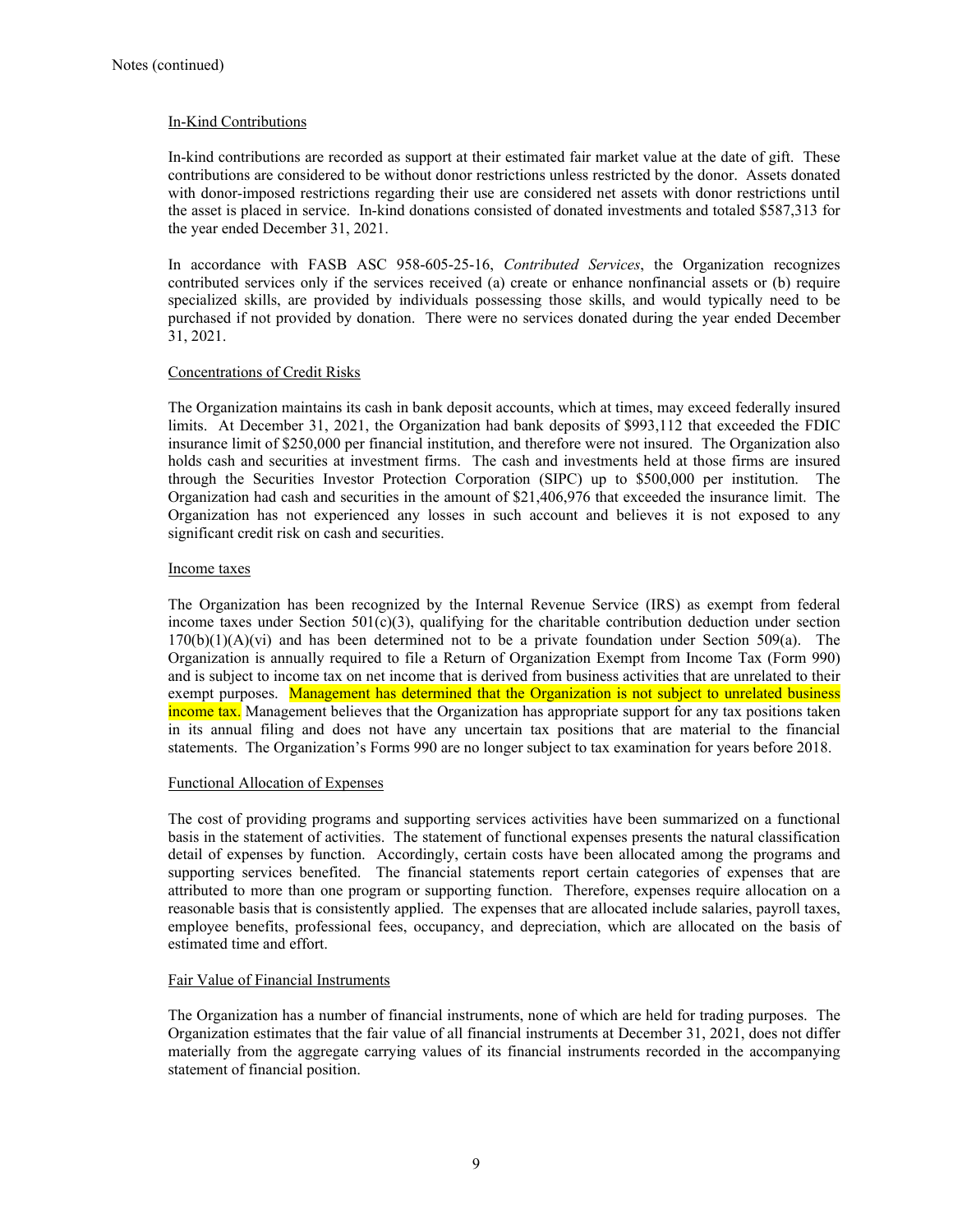### **Reclassifications**

Certain items from December 31, 2020 have been reclassified to conform to the December 31, 2021 presentation.

# **3. LIQUIDITY AND AVAILABILITY**

Financial assets available for general expenditure, that is, without donor or other restrictions limiting their use, within one year of the balance sheet date consisted of the following:

| Cash and cash equivalents                                                                                            | \$2,620,852  |
|----------------------------------------------------------------------------------------------------------------------|--------------|
| Investments                                                                                                          | 21,451,616   |
| Current financial assets, at year-end                                                                                | 24,072,468   |
| Less those unavailable for general expenditure within one year,<br>due to donor-imposed time or purpose restrictions | (357,678)    |
|                                                                                                                      |              |
| Financial assets available to meet cash needs for general expenditure<br>within one year                             | \$23,714,790 |

As part of its liquidity management plan, the Organization structures its financial assets to be available as its general expenditures, liabilities, and other obligations come due. In addition, the Organization invests cash in excess of daily requirements in savings and short-term investments. To help manage unanticipated liquidity needs, the Organization credit cards with an aggregate credit limit of \$50,000, which it could draw upon.

# **4. FAIR VALUE MEASUREMENTS**

In determining fair value, the Organization uses various valuation approaches within the fair value measurement framework. Fair value measurements are determined based on the assumptions that market participants would use in pricing an asset or liability. A hierarchy for inputs is used in measuring fair value that maximizes the use of observable inputs and minimizes the use of unobservable inputs by requiring that the most observable inputs be used when available. Levels within the hierarchy are based on the reliability of inputs as follows:

| Level 1 | Valuations based on unadjusted quoted prices for identical assets or liabilities in                                                                                                                                                                                                            |
|---------|------------------------------------------------------------------------------------------------------------------------------------------------------------------------------------------------------------------------------------------------------------------------------------------------|
|         | active markets                                                                                                                                                                                                                                                                                 |
| Level 2 | Valuations based on quoted market prices for similar assets or liabilities or identical                                                                                                                                                                                                        |
|         | assets or liabilities in less active markets, such as dealer or broker markets                                                                                                                                                                                                                 |
| Level 3 | Valuations derived from valuation techniques in which one or more significant inputs<br>or significant value drivers are unobservable, such as pricing models, discounted cash<br>flow models, and similar techniques not based on market, exchange, dealer, or<br>broker-traded transactions. |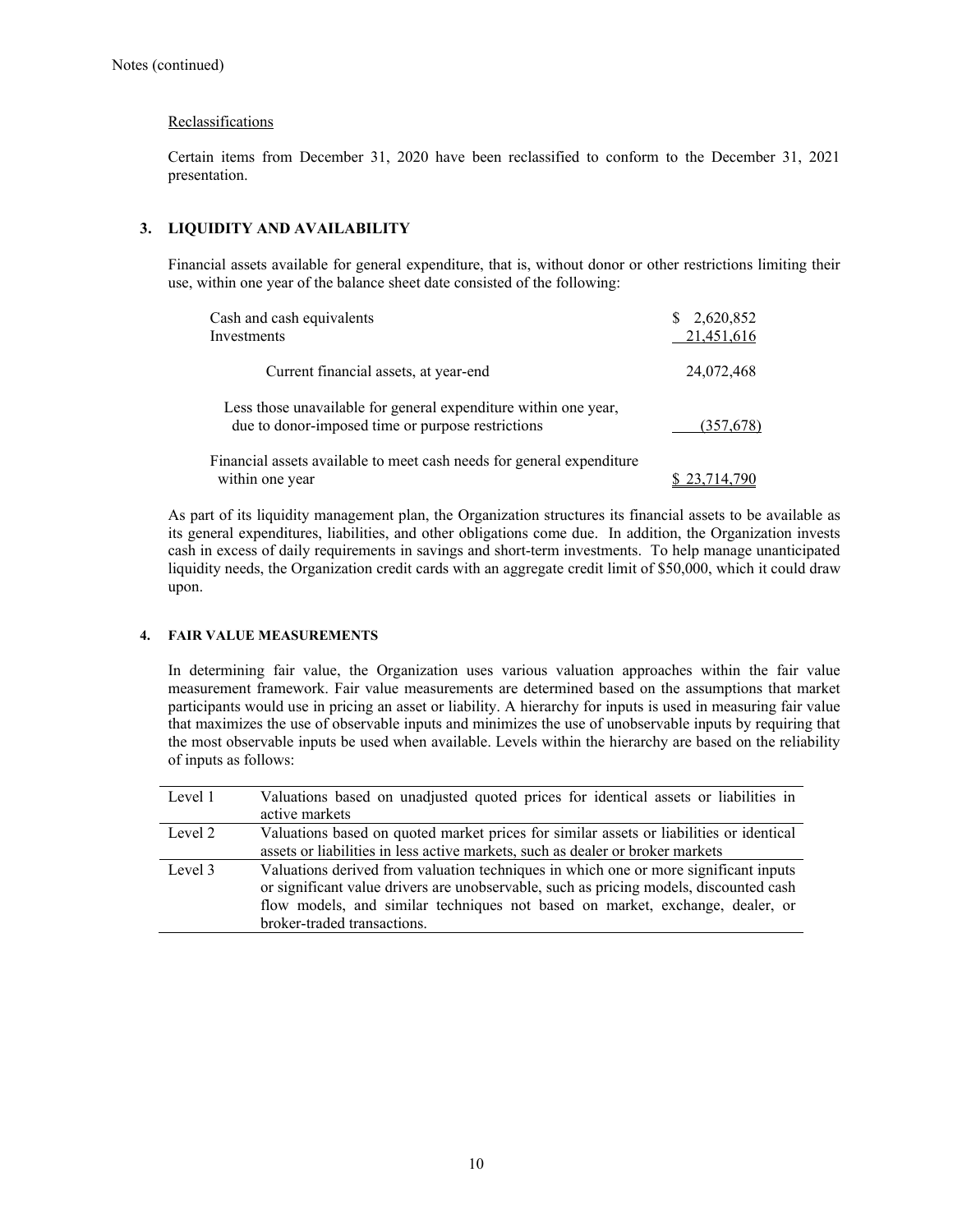The fair value of assets and liabilities measured on a recurring basis as of December 31, 2021 are as follows:

| Asset-backed securities<br>Mutual Funds<br>Corporate bonds<br>Exchange-traded funds | Level 1<br>$\blacksquare$<br>16,023,933 | Level 2<br>1,299,468 \$<br><sup>S</sup><br>735,749<br>3,750,144 | Level 3<br>$\sim$ | Total<br>1,299,468<br>-S<br>16,023,933<br>735,749<br>3,750,144 |
|-------------------------------------------------------------------------------------|-----------------------------------------|-----------------------------------------------------------------|-------------------|----------------------------------------------------------------|
| Totals                                                                              | \$16,023,933                            | 5,785,361                                                       |                   | \$21,809,294                                                   |

#### **Assets at Fair Value as of December 31, 2021**

Fair values for Level 1 investments are determined by reference to quoted market prices and other relevant information generated by market transactions. Fair values of Level 2 investments are determined by reference to quoted prices for similar assets in less active markets. Fair values of Level 3 investments are determined from valuation techniques in which one or more inputs are unobservable. The Organization reviewed and evaluated the values and assumptions used in determining the fair value of Level 3 financial instruments. The carrying amounts of all other assets and liabilities reflected in the statements of financial position for the Organization's financial instruments approximates their respective fair value due to the short-term maturities of those instruments. There have been no changes in valuation techniques and related inputs.

The Organization's policy is to recognize transfers into and out of Level 3 as of the date of the event or change in circumstances that caused the transfer.

Certain of the Organization's investments classified as exchange-traded funds and hedge funds are recorded at net asset value in accordance with accounting principles generally accepted in the United States of America (U.S. GAAP). Fair value represents the net asset value (NAV) of shares or units held by the Organization at year end. The financial statements of these investments are prepared in accordance with U.S. GAAP and are audited annually by independent auditors. As of December 31, 2021, the Organization had no unfunded commitments to invest in these funds. Redemptions, at NAV, of shares in these investments are immediate with one-day notice.

Investment income consisted of the following for the year ended December 31, 2021:

| Interest and dividend income<br>Realized gain on sale of investments<br>Unrealized gains on investments | 696.762<br>407.666<br>904,590 |
|---------------------------------------------------------------------------------------------------------|-------------------------------|
| Total investment income                                                                                 | 2.009.018                     |

#### **5. NET ASSETS WITH DONOR RESTRICTIONS**

In December 1995, investments totaling \$357,678 were contributed to the Organization for the establishment of an endowment fund and are therefore considered to be a donor-restricted endowment held in perpetuity.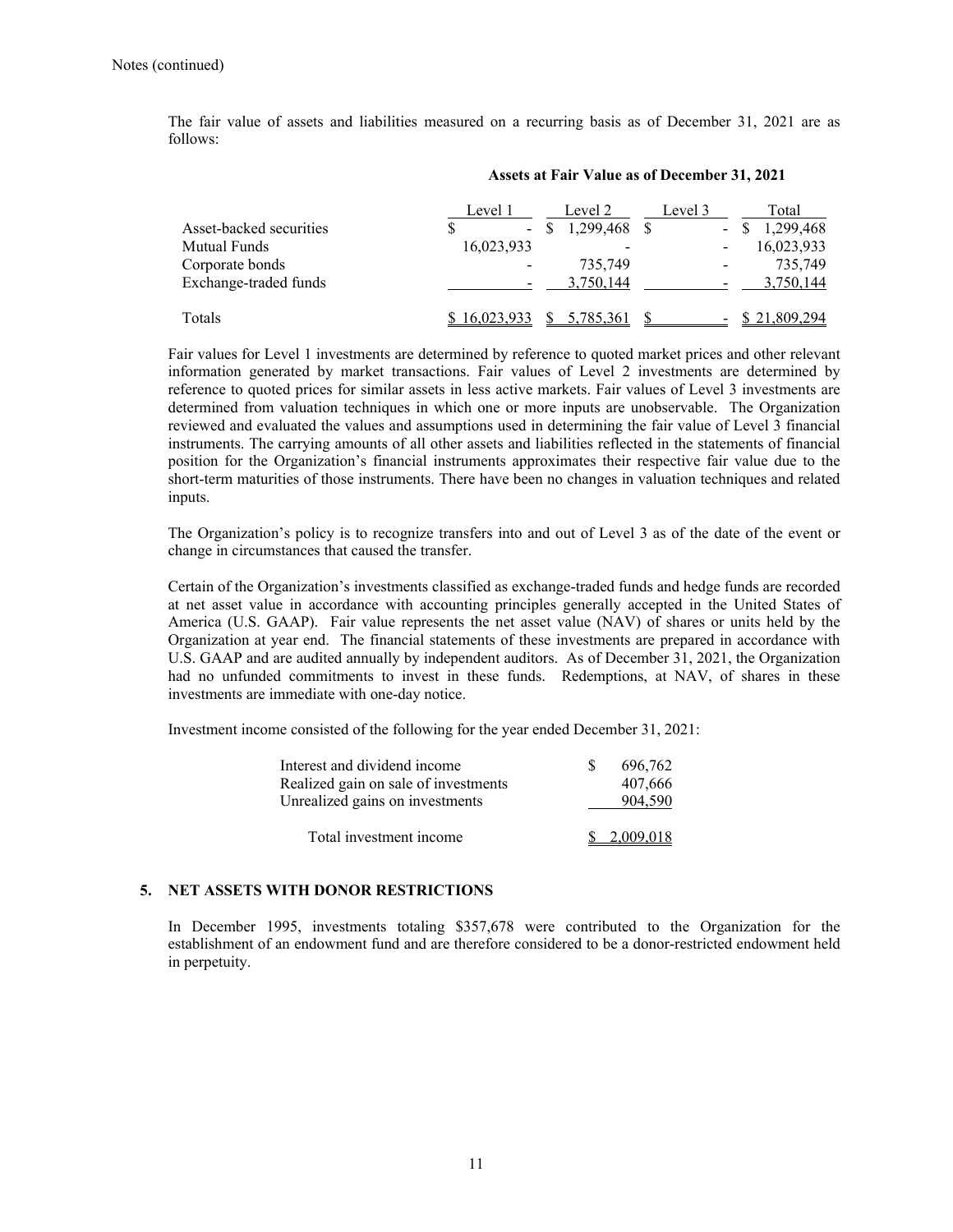# **6. ENDOWMENT FUND**

The Organization's endowment fund consists of the Wyss endowment. The Wyss endowment consists of donor-restricted funds, \$357,678 of which are permanently restricted. The remainder of the Wyss endowment is unrestricted. As required by GAAP, net assets associated with endowment funds are classified and reported based on the existence or absence of donor-imposed restrictions.

# *Interpretation of Relevant Law*

The Organization has interpreted UPMIFA as requiring the preservation of the fair value of the original gift as of the gift date of the donor-restricted endowment funds absent explicit donor stipulations to the contrary. At December 31, 2021, there were no such donor stipulations. As a result of this interpretation, the organization retains in perpetuity:

- The original value of gifts donated to the endowment, and
- Any accumulations to the endowment made in accordance with the direction of the applicable donor gift instrument at the time the accumulation is added.

Donor-restricted amounts not retained in perpetuity are subject to appropriation for expenditure by the Organization in a manner consistent with the standard of prudence prescribed by UPMIFA. The Organization considers the following factors in making a determination to appropriate or accumulate donorrestricted endowment funds:

- The duration and preservation of the fund
- The purpose of the Organization and the donor-restricted endowment fund
- General economic conditions
- The possible effect of inflation and deflation
- The expected total return from income and the appreciation of investments
- Other sources of the Organization
- The investment policies of the Organization

# *Return Objectives and Risk Parameters*

The Organization has adopted investment and spending policies for endowment assets that attempt to provide a predictable stream of funding to the programs supported by the endowments. The endowment assets are invested in a manner that is intended to produce returns that are 2% to 3% higher than the rate of inflation, while assuming a moderate level of investment risk.

# *Spending Policy*

The Organization has a policy which allows all portions of the endowment fund that are not donor-restricted in perpetuity to be appropriated for expenditure at the discretion of the board of directors.

# *Strategies Employed for Achieving Objectives*

The Organization relies on a total return strategy in which investment returns are achieved through capital appreciation and current yield (interest and dividends). The organization targets a diversified asset allocation that emphasizes common stocks and fixed income securities to achieve its long-term objectives within prudent risk constraints.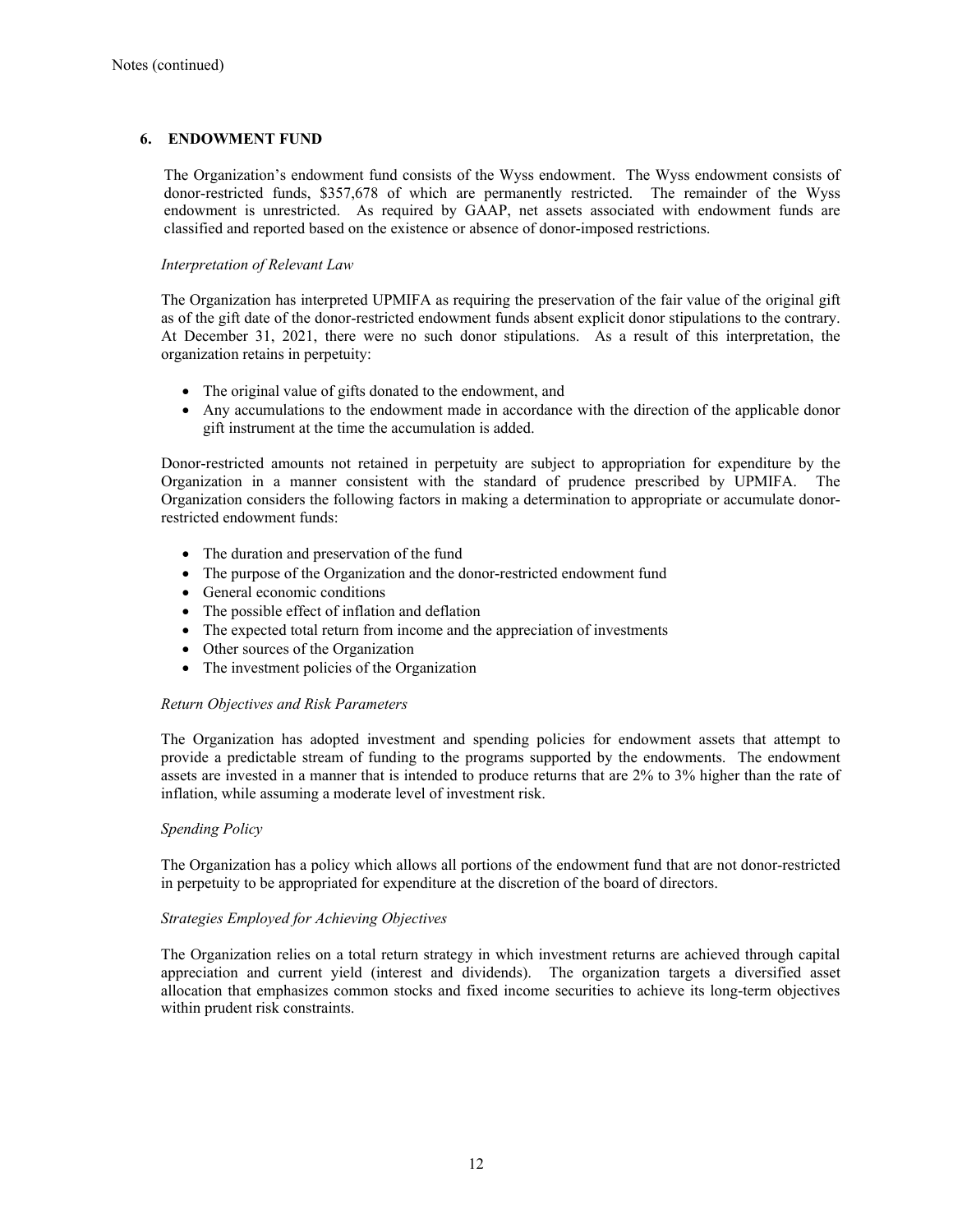Endowment net asset composition by type of fund as of December 31, 2021 was as follows:

|                | Without Donor With Donor |                           |                                      |
|----------------|--------------------------|---------------------------|--------------------------------------|
|                |                          | Restrictions Restrictions | Total                                |
| Wyss endowment |                          |                           | $$3.796.259$ $$357.678$ $$4.153.937$ |

Changes in endowment net assets for the fiscal years ending December 31, 2021 are as follows:

|                                   | Without Donor With Donor |              |              |              |           |
|-----------------------------------|--------------------------|--------------|--------------|--------------|-----------|
|                                   | Restrictions             |              | Restrictions |              | Total     |
| Net assets, December 31, 2020     |                          | 3,224,069 \$ | 357,678      | <sup>S</sup> | 3,581,747 |
| Investment return                 |                          |              |              |              |           |
| Investment income, net of fees    |                          | 149,437      |              |              | 149,437   |
| Investment expenses               |                          | (13,236)     |              |              | (13,236)  |
| Net appreciation                  |                          | 435,989      |              |              | 435,989   |
| Total investment return           |                          | 572,190      |              |              | 572,190   |
| Appropriation of endowment assets |                          |              |              |              |           |
| for expenditure                   |                          |              |              |              |           |
| Net assets, December 31, 2021     |                          | 3.796.25     | 357,678      |              | 4.153.937 |

# **7. RETIREMENT PLAN**

The Organization has a 403(b) Retirement Plan, which is a contributory plan and covers all employees. The Organization is entitled to make discretionary contributions to the plan. The Organization made contributions totaling \$66,598 for the year ended December 31, 2021.

#### **8. LEASE COMMITMENTS**

The Organization leases office space for its satellite offices in Moab, Utah and Washington D.C. under operating lease agreements. The Moab office requires monthly payments of \$2,290 and is on a month-tomonth basis. The Organization entered into an operating lease for the Washington D.C. location in January 2018. The lease agreement expires on June 30, 2025. The lease requires monthly payments of \$4,871 which escalate each year by 2.75%. Future minimum operating lease payments are based on remaining terms of the agreement. The required minimum lease payments are as follows:

| Year ending |              |
|-------------|--------------|
| 12/31/2022  | \$<br>60,056 |
| 12/31/2023  | 61,707       |
| 12/31/2024  | 63,404       |
| 12/31/2025  | 32,574       |
| Thereafter  |              |
|             |              |
|             | 217.741      |

Total rent expense for the year ended December 31, 2021 was \$85,461.